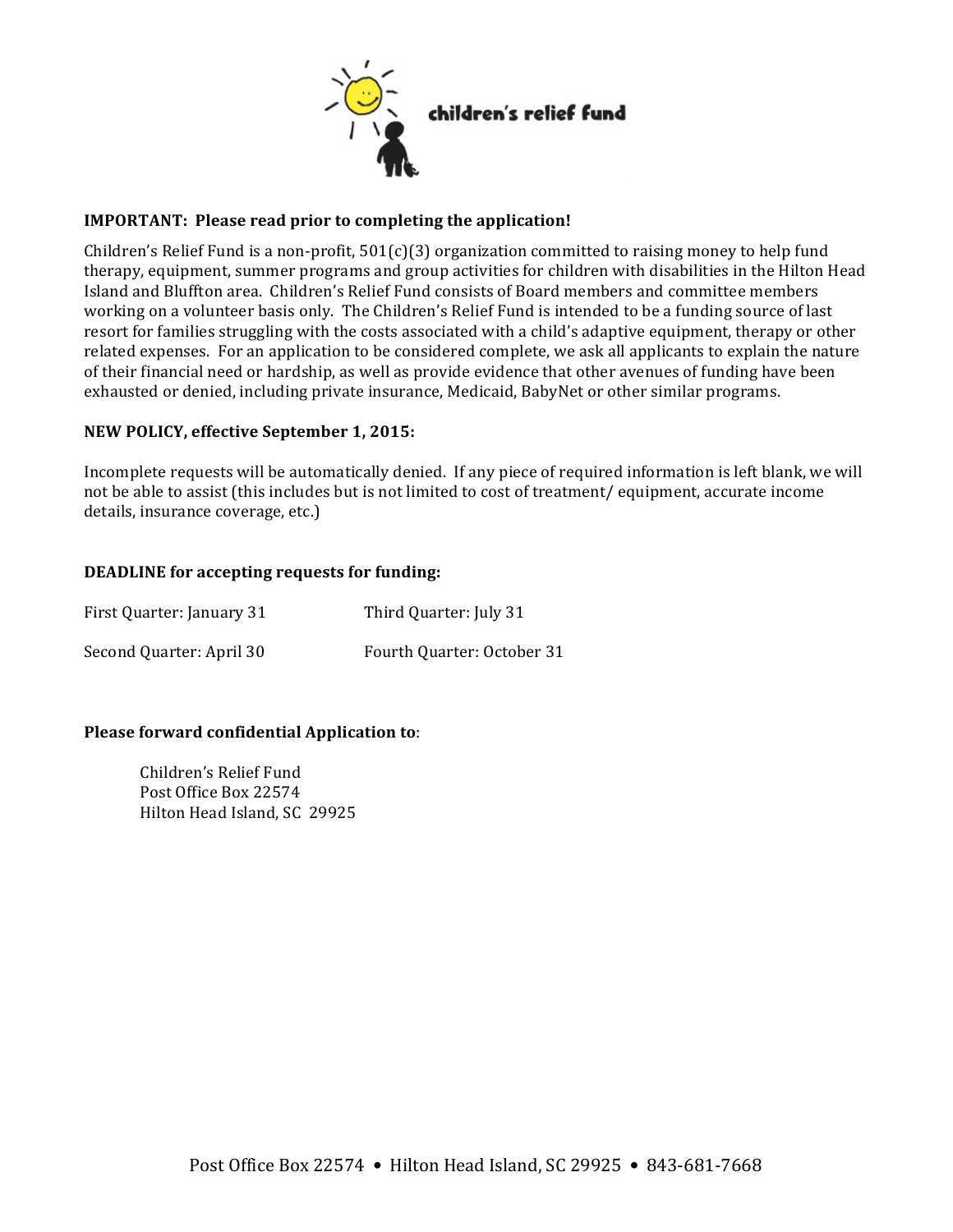

# **APPLICATION FOR FUNDING**

| PERSONAL INFORMATION                                                                                 |  |                                                                           |  |
|------------------------------------------------------------------------------------------------------|--|---------------------------------------------------------------------------|--|
|                                                                                                      |  |                                                                           |  |
|                                                                                                      |  |                                                                           |  |
|                                                                                                      |  |                                                                           |  |
| Special Education services at school: PT ____ OT ____ Speech ____ Resource ____ None _               |  |                                                                           |  |
|                                                                                                      |  |                                                                           |  |
|                                                                                                      |  |                                                                           |  |
|                                                                                                      |  |                                                                           |  |
| Phone Number: Home ______________                                                                    |  |                                                                           |  |
| Cost each session: _____ Sessions per week: _____ Total weekly cost: ______ Equipment: _____         |  |                                                                           |  |
| Have you received funding from Children's Relief Fund for services or equipment in the past? ___     |  |                                                                           |  |
|                                                                                                      |  | Date: $\frac{1}{\sqrt{1-\frac{1}{2}}\cdot\frac{1}{\sqrt{1-\frac{1}{2}}}}$ |  |
| <b>INSURANCE</b>                                                                                     |  |                                                                           |  |
| Is the child covered under any of the following?                                                     |  |                                                                           |  |
|                                                                                                      |  |                                                                           |  |
|                                                                                                      |  |                                                                           |  |
| Have you applied for insurance or financial assistance from others? ________________________________ |  |                                                                           |  |